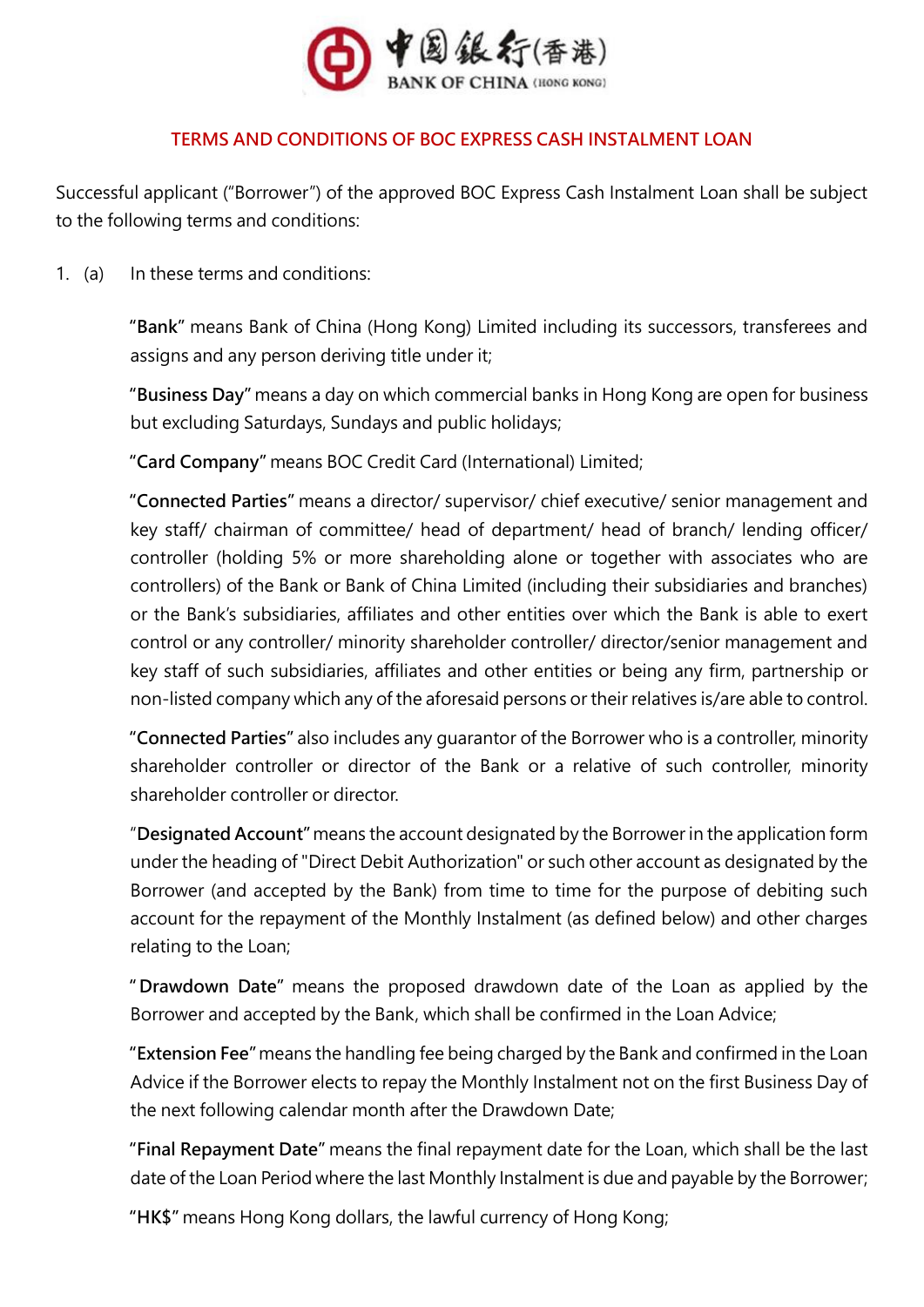**"Hong Kong"** means the Hong Kong Special Administrative Region of The People's Republic of China;

**"Interest"** means the interest payable in relation to the Loan and is more particularly set out in Clause 7;

**"Loan"** means the aggregate principal amount of BOC Express Cash Instalment Loan made available to the Borrower pursuant to these terms and conditions;

**"Loan Advice"** means the confirmation issued by the Bank to the Borrower in relation to the Loan; and

**"Loan Period"** means the period of the Loan which can be repaid by instalment and shall be confirmed in the Loan Advice

- (b) All singular references in these terms and conditions shall include the plural and vice versa.
- 2. The Bank may in its absolute discretion approve or reject any application for a Loan without giving any reason. The Bank will by written notice and/or verbally inform the Borrower whether the application is approved or rejected **and in no event shall the Bank be responsible for any loss or liability which the Borrower may suffer or incur as a result of any such application being rejected. The terms of the Loan (as approved by the Bank and confirmed by the Borrower) shall not be cancelled or amended by the Borrower and the Borrower shall be bound to accept the Loan on the terms set out in the Loan Advice and these terms and conditions.** In the event there is any inconsistency between the terms of the Loan Advice and the terms of these terms and conditions, the terms of the Loan Advice shall prevail to the extent of any inconsistency.
- **3. In case the Borrower has applied or will apply for a credit card from the Card Company, the Borrower agrees and confirms that the Card Company is authorized to transfer to the Bank, and also authorizes the Bank to obtain from the Card Company, any data relating to use of such credit card or other goods or services offered by the Card Company from time to time to the Borrower for the purposes set out in the DPN (as defined in Clause 25 below) except where the Borrower's express consent is required. In particular, the Borrower authorizes the Bank to include any data relating to such credit card use in the Borrower's bank statement and to use such data for processing applications, customer profiling and segmentation.**
- 4. The Bank may in its absolute discretion determine the exact amount of the Loan, the Interest or the Loan Period and **the Borrower hereby irrevocably agrees to borrow the Loan notwithstanding that the amount of the Loan, the Interest or the Loan Period approved by the Bank is different from that applied for.**
- 5. After approval of an application, the Bank will, on or immediately after the Drawdown Date advance the principal amount of the Loan to the Borrower in such manner as accepted by the Bank. **The Borrower shall be responsible for all charges and fees associated with advancement of the principal amount of the Loan and any such charge and fee shall be deducted from the Loan and/or debited to the Designated Account at the time of advancement of the Loan.**
- 6. **Handling fee ("Handling Fee") will be charged in such amount and in such manner as the Bank may notify to the Borrower or specified in the application form, which shall be confirmed in the**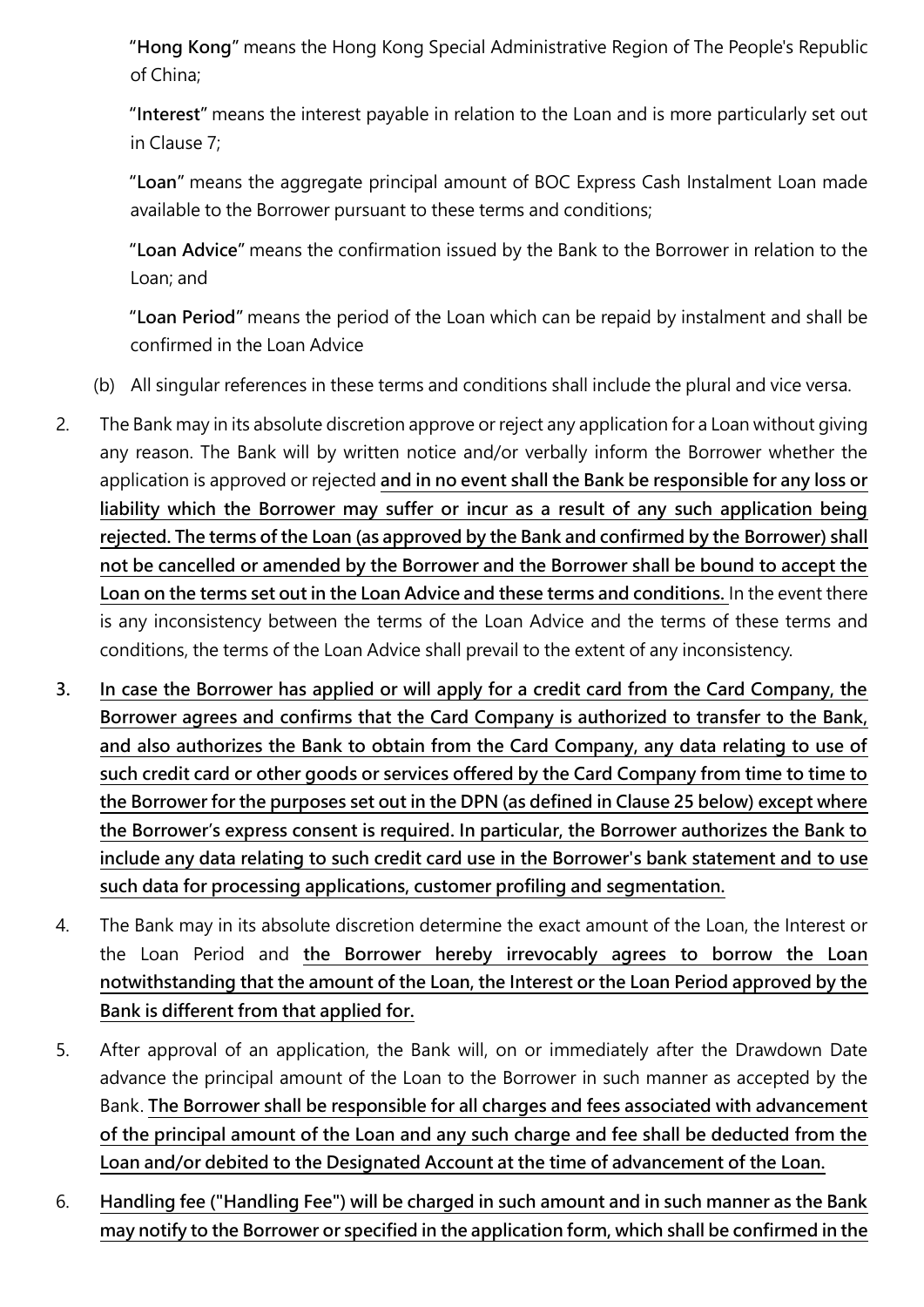**Loan Advice.** The Handling Fee will be debited from the Loan at the time of advancement of the Loan.

- 7. **Interest shall be calculated and payable on the Loan from and including the Drawdown Date to and including the Final Repayment Date ("Interest"). The rate of interest applicable to the Loan shall be specified in the application form and confirmed in the Loan Advice. Interest shall be calculated on monthly basis**.
- 8. The principal amount of the Loan and the Interest shall be repaid by equal monthly instalments during the Loan Period (the **"Monthly Instalments"** and each a **"Monthly Instalment"**) as applied by the Borrower and approved by the Bank, which shall be confirmed in the Loan Advice and such amount shall be rounded up to the nearest cent. The Borrower hereby acknowledges that the amount of the last Monthly Instalment may not be equal to the amount of each of the previous Monthly Instalment and such amount of the last Monthly Instalment shall be the outstanding amount of the Loan.
- 9. The first Monthly Instalment and Extension Fee (Extension Fee shall be calculated from the rate of interest, shall accrue from day to day and shall be calculated on the basis of a 365-day year, if any) shall be debited to Designated Account on the first Business Day of the next following calendar month after the Drawdown Date or a date which is approved by the Bank (**"Repayment Date"**). Each subsequent Monthly Instalment shall be debited to the Designated Account on the first Business Day of the next following calendar month after the subsequent Repayment Date (**"Subsequent Repayment Dates"**) provided that if there is not such a day in any subsequent calendar month, the relevant Monthly Instalment shall be debited on the last day of that calendar month or if such day is not a Business Day for the Bank or the relevant Monthly Instalment cannot be debited to the Designated Account for reasons beyond the control of the Bank, the same shall be debited to the Designated Account in accordance with the usual practice of the Bank.
- **10. If the Borrower fails to pay any sum payable in relation to the Loan when due or on the Repayment Date or any Subsequent Repayment Dates, the Borrower shall on demand of the Bank pay default interest on that sum each time from the due date to the date of receipt by the Bank at the rate which is 0.1% of the overdue amount shall be calculated on a daily basis ("Default Interest"), together with a default handling fee of HK\$500 for each overdue and other fees which the Bank may from time to time notify to the Borrower. The Default Interest will be applied on the amount overdue from the due date until the date of actual repayment, interest is calculated daily on a simple basis.**
- 11. The Borrower may by written notice apply for early repayment of all but not part of the outstanding Monthly Instalments. **The Bank will only approve such application when the Borrower has repaid to the Bank all sums due and payable by the Borrower hereunder, together with an administration fee or charges which the Bank may from time to time notify to the Borrower.**
- 12. **The Bank is hereby irrevocably authorized by the Borrower to debit the Designated Account with the amount of each Monthly Instalment, Extension Fee (if any), Default Interest (if any) and all other fees, charges and sums due and payable by the Borrower hereunder ("Charges").**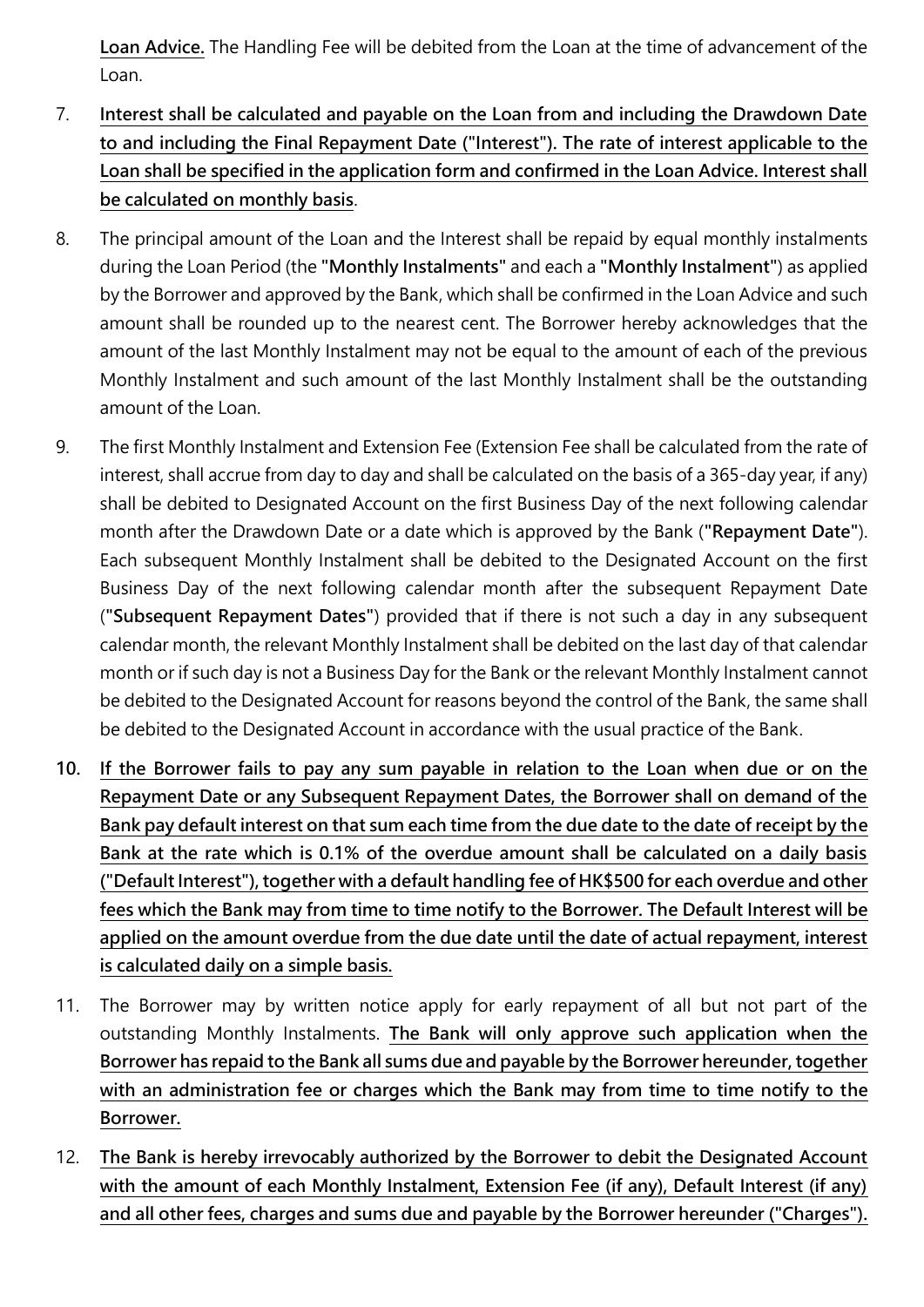All payments to be made by the Borrower hereunder shall, unless stated or otherwise, be made on a Business Day.

- 13. All payments made by the Borrower must be in HK\$ unless approved by the Bank. Payments received from the Borrower shall be applied towards repayment of the Loan in the following order or in such other order as the Bank may in its absolute discretion determine from time to time: (i) legal and collection fees, finance charges, Handling Fees, Charges and other fees and charges; (ii) accrued Interests and Default Interests; and (iii) outstanding Loan amount.
- **14. Notwithstanding anything herein to the contrary, the Bank may review the Loan on a regular basis and in the event there is any default in any of the repayment, or the Bank reasonably considers it is necessary to protect its interest, the Bank shall be entitled to debit all of the outstanding Monthly Instalments, together with the Charges to the Designated Account at any time without prior notice or provide reason to the Borrower, or demand the Borrower for immediate repayment of all sums which are due and payable by the Borrower hereunder.**
- 15. **The Bank may at its own discretion, at the request of the Borrower, extend the Final Repayment Date or revise the terms of the Loan, and a renewal fee or other fees and charges shall be payable by the Borrower.**
- 16. **In addition and without prejudice to any banker's lien, right of set-off or similar right to which the Bank may be entitled, the Bank shall have the right at any time without any consent from, reference or prior notice to the Borrower (any such consent or prior notice being expressly waived) to set-off and appropriate and apply any credit balance on any of the account(s) and/or deposit(s) (whether or not subject to notice and whether or not matured) of the Borrower and/or jointly maintained by the Borrower with other party(ies) in whatever currency maintained with any of the branches or sub-branches of the Bank against or on account of any sums due and owing to the Bank by the Borrower hereunder.** For such purposes, the Bank may convert all or any part of such credit balance to any other currencies at the applicable exchange rate quoted and determined by the Bank from time to time.
- 17. **The Borrower agrees and confirms that each all-monies mortgage or other security executed or to be executed by the Borrower in the Bank's favour for any purpose, either before or after the application for any Loan, shall also secure the obligations of the Borrower under any Loan to be advanced by the Bank to the Borrower from time to time.** This Clause 17 shall not apply to any Loan which was originally advanced by the Card Company to the Borrower prior to 27 January 2019.
- 18. The Borrower acknowledges that liabilities of the Borrower to the Bank hereunder may be settled in a variety of ways. **The Borrower hereby irrevocably authorizes and instructs the Bank (if he/she has account(s) with the Bank) to debit the full amount or part thereof standing to the credit of such account(s) (whether held singly or jointly with others, and whether or not such amount is matured or due and payable) for the satisfaction of any liability of the Borrower to the Bank hereunder without prior notice to the Borrower from time to time. The Borrower shall, at his/her own costs, do and execute, or arrange for the doing and executing of, each necessary act, document and thing reasonably within his/her power to implement such authorization and**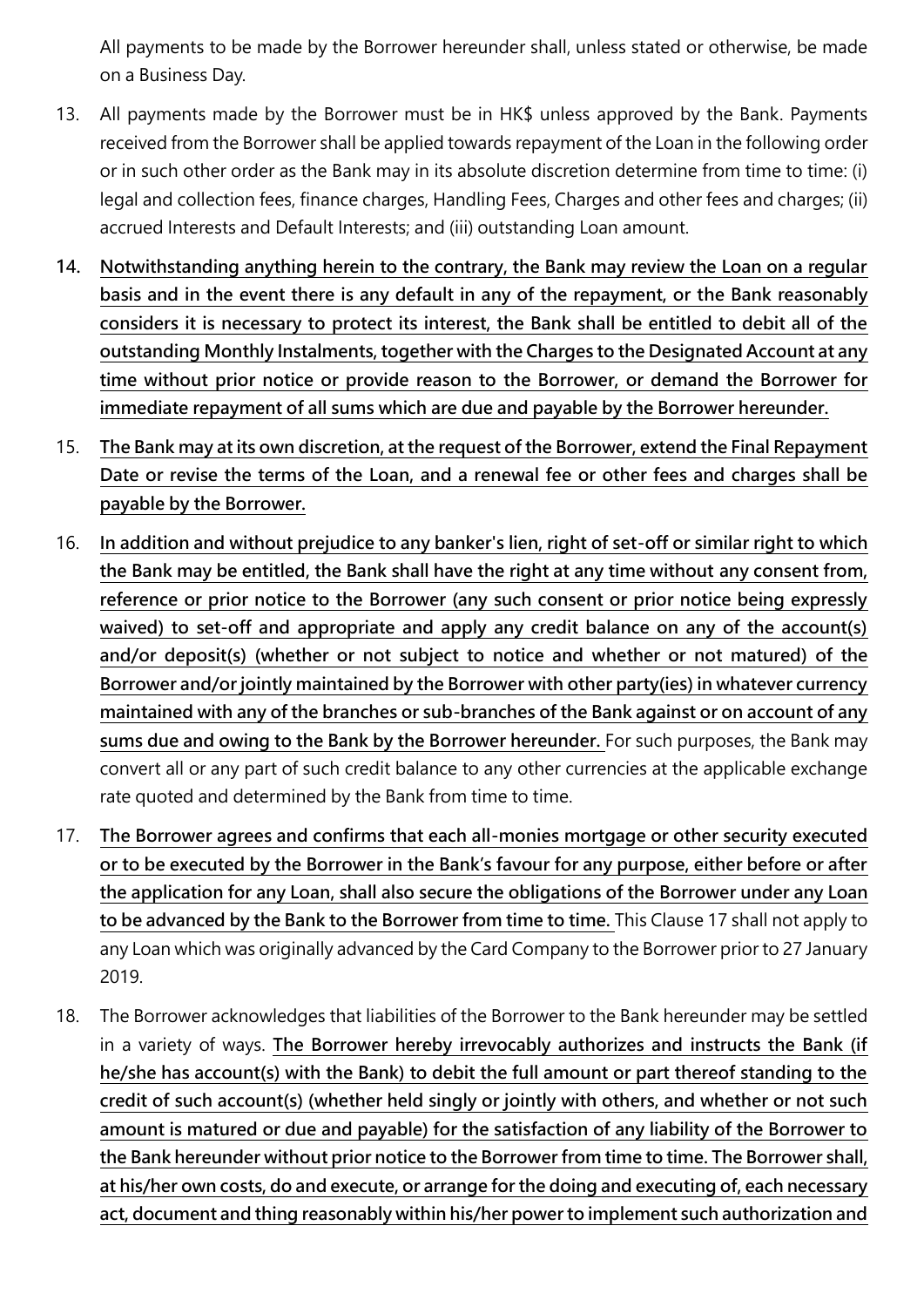**instruction. The Borrower further agrees that to the maximum extent permitted under applicable law, the Bank, in acting in reliance upon this Clause 18, shall not be liable for any loss suffered by the Borrower and the Bank shall not be liable for any overdraft interest and/or handling charges arising out of the Bank acting in reliance upon this Clause 18.**

- 19. All payments made by the Borrower to the Bank shall only be deemed to be received upon actual receipt of the immediately available cleared funds by the Bank and such payments shall be free and clear of and without any deduction or withholding for or on account of any tax. **If a withholding or deduction is required by law or otherwise, the Borrower will pay an increased amount so that the Bank receives a net amount equal to what the Bank would have received had there been no withholding or deduction.**
- 20. The Borrower acknowledges that in the event of any default in repayment of any amount from time to time due to the Bank, the Bank is entitled to appoint debt collection agencies and/or institute legal proceedings at any time to enforce repayment. **The Borrower agrees to indemnify the Bank against all costs and expenses reasonably incurred in connection with the appointment of debt collection agencies provided that the total collection costsrecoverable from the Borrower shall in normal circumstances not exceed 30% of the aggregate outstanding balance, and against all legal costs and expenses reasonably incurred by the Bank in enforcing payment through legal proceedings.**
- **21. The Borrower confirms that all the information provided to the Bank is true and complete and undertakes to inform the Bank immediately in writing of any change in the name, address, telephone number and employment of the Borrower. The Borrower further agrees to provide any additional information or document promptly which the Bank may require. The Borrower agrees to notify the Bank promptly in writing if he/she is or becomes a Connected Party as defined in Clause 1.(a).**
- 22. The Bank may communicate with or seek instructions from the Borrower through telephone, facsimile, Internet or such other method as the Bank may from time to time determine. In this connection, the Borrower hereby consents to the Bank taking a record of any such communication and/or instructions by such means and retain it for such period as it considers appropriate. The Bank shall in good faith and with due care give effect to such communication and/or instructions without requiring further confirmation from the Borrower.
- 23. The Bank has absolute discretion to determine any matter in connection with the Loan and any such determination shall be final and binding on the Borrower(save and except manifest error).
- 24. Time shall be of the essence herein but no failure or delay by the Bank in exercising any right, power or remedy hereunder or any indulgence given or negotiation undertaken by the Bank shall operate as a waiver or in any way prejudice any of the rights, powers or remedies of the Bank hereunder.
- **25. The Borrower hereby acknowledges that the Borrower has received, read and understood the contents of the Data Policy Notice or such other document(s) issued under whatever name from time to time by the Bank and certain of its related entities relating to their general policies on use, disclosure and transfer of personal data (as the same may be amended from time to**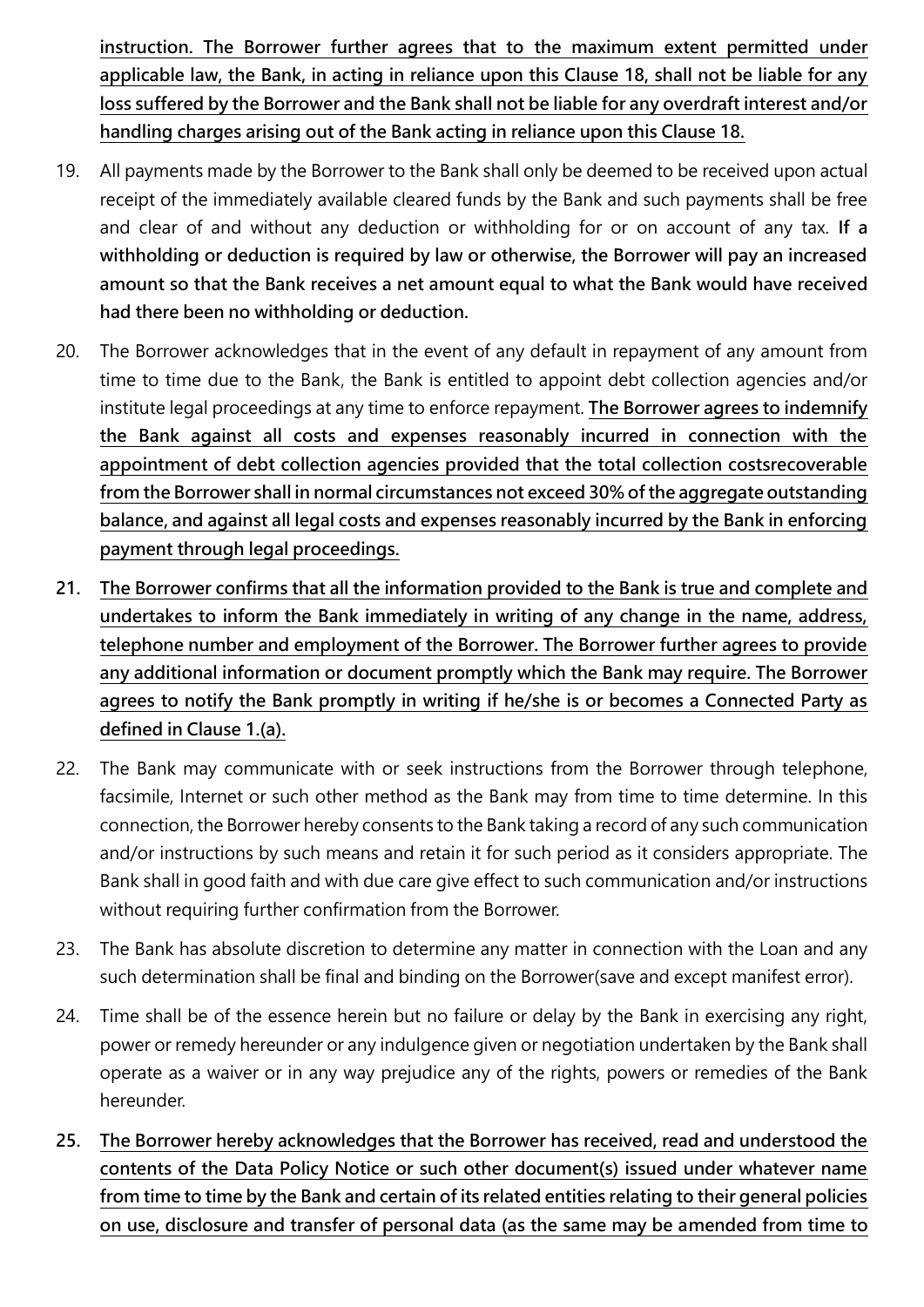**time) ("DPN") and agrees that the contents of the DPN shall be binding on the Borrower except where the Borrower's express consent is required. Copies of the current version of the DPN are available at the principal place of business of the Bank in Hong Kong or on the website of the Bank at www.bochk.com. The Borrower hereby authorizes the Bank to use any information it may have concerning the Borrower and/or the Loan in accordance with the DPN.**

- 26. **Where the Borrower consists of more than one person, the liabilities and obligations of the Borrowers under these terms and conditions are joint and several.** Any instructions given by or communication with any one of them shall be deemed to be given by or communicated with all of them.
- 27. **The Bank shall be entitled at any time at its sole and absolute discretion to assign, subparticipate or transfer any or all of its rights and obligations hereunder to any other persons without consent of or prior notice to the Borrower.** The Borrower shall not be entitled to assign or transfer any of its rights and obligations hereunder.
- 28. The Bank will where practicable give not less than 30 days' prior notice to the Borrower before any significant change of these terms and conditions takes effect, unless such changes are beyond the Bank's control.
- 29. If any of the provisions of these terms and conditions is held to be invalid, illegal or unenforceable by any court of competent jurisdiction, such provision(s) is/are to be severed from the remaining provisions insofar as is possible without modifying or affecting the remaining provisions. Such provision shall not affect the validity of the remaining provisions.
- **30. If the Borrower shall experience any difficulty in repaying or servicing the Loan, the Borrower shall inform the Bank as soon as possible.**
- **31. The Borrower warrants, represents and undertakes that no part of any Loan granted by the Bank is intended, or will be used, directly or indirectly, for financing the acquisition (whether already made or proposed) by the Borrower or any person whomsoever of any shares in BOC Hong Kong (Holdings) Limited, or for reducing or discharging a liability incurred by the Borrower or any person whomsoever in connection with any such acquisition.**
- 32. Without affecting other methods of communication, any statement, notice, demand or other communications are deemed to be received by the Borrower: (i) on posting for 3 Business Days in one or more of the banking halls in Hong Kong of the Bank, (ii) 3 Business Days after publication as an advertisement in a Hong Kong newspaper, (iii) when posted on the website of the Bank, (iv) when left at any of the address of the Borrower on the Bank's record, or 48 hours after mailing to such address or 7 days if the address is outside Hong Kong, (v) when sent by electronic mail or message or facsimile to any of email address or equipment or facsimile number of the Borrower on the Bank's record, or (vi) when communicated including by leaving a voice message, if by telephone or other oral communication notwithstanding the death or incapacity of the Borrower. Without prejudice to the generality of the foregoing provisions, the Bank may give verbal notice to the Borrower personally or by telephone and any verbal notice so given shall be immediately effective and binding upon the Borrower. Any notice or communication to the Bank shall not be effective until actually received by the Bank.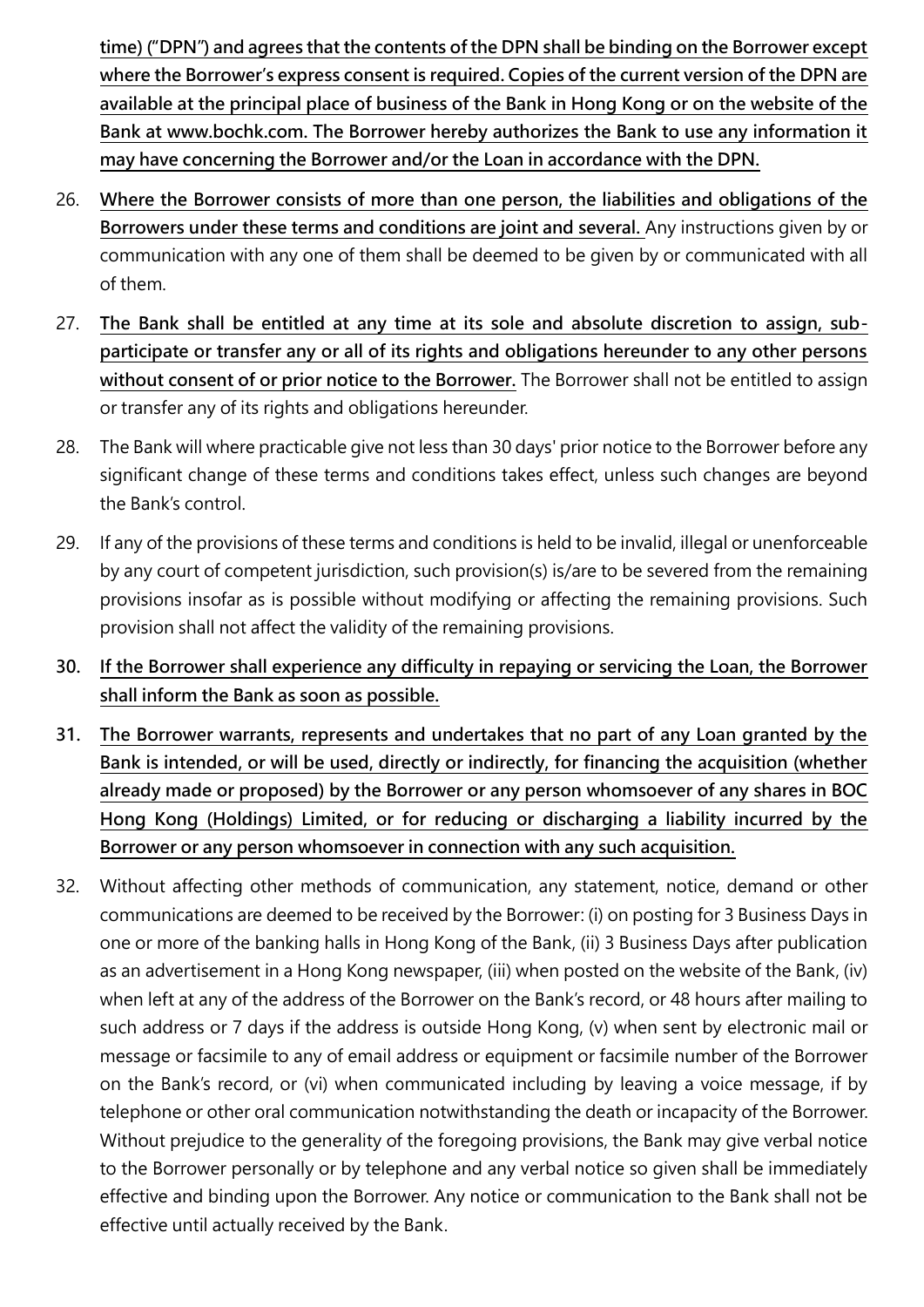- 33. Where a top-up loan facility is offered with the Loan and accepted by the Borrower, the Borrower may redraw the repaid principal amount of the Loan. However, The Bank reserves the right to reject any request for top-up loan facility and shall not be required to give any reason therefor. The loan facility will be terminated when the Borrower has fully repaid the Loan. In normal circumstances the Bank will give reasonable notice to the Borrower before terminating the loan facility. Nevertheless, The Bank may suspend or terminate the loan facility at any time without prior notice and with or without cause.
- 34. Shall there be any inconsistency between the Chinese version and the English version of these terms and conditions, the English version shall prevail.
- 35. These terms and conditions are governed by and shall be construed in accordance with the laws of Hong Kong and the Borrower hereby agrees to submit to the nonexclusive jurisdiction of the courts of Hong Kong for any dispute arising out of or in connection to these terms and conditions.
- 36. Subject to Clause 38, a person who is not a party to these terms and conditions has no right under the Contracts (Rights of Third Parties) Ordinance (Cap. 623 of the Laws of Hong Kong) (the "Third Parties Ordinance") to enforce or to enjoy the benefit of any term of these terms and conditions.
- 37. Notwithstanding any term of these terms and conditions, the consent of any person who is not a party to these terms and conditions is not required to rescind or vary these terms and conditions at any time.
- 38. The Card Company and any director, officer, employee, affiliate or agent of the Bank or the Card Company may, by virtue of the Third Parties Ordinance, rely on any provision of these terms and conditions (including without limitation any liability) which expressly confers rights or benefits on that person.
- 39. If at any time any provision hereof becomes illegal, invalid or unenforceable in any respect, the remaining provisions hereof shall in no way be affected or impaired thereby.
- 40. These terms and conditions shall be binding on each successor, personal representative and person lawfully acting on behalf of the Borrower.
- 41. To reinforce the Bank's firm stance against tax illicit activities and to meet the legal and compliance requirements in connection with the detection, investigation and prevention of money laundering, terrorist financing, tax evasion, fraud, or any acts or attempts to circumvent or violate any laws relating to these matters, the Bank shall take all necessary actions including but not limited to routinely screening, monitoring and reviewing the Borrower and the Borrower's transactions for such purposes. **The Borrower confirms and understands that the Borrower's tax status will be subject to such screening and monitoring. The Borrower also represents to the Bank that the Borrower has, to the best of the Borrower's knowledge, not committed or been convicted of tax crimes.**
- 42. Remuneration of the Bank's sales staff may consist of fixed and variable components. The award of variable remuneration correlates in part with the staff's performance in financial and nonfinancial factors.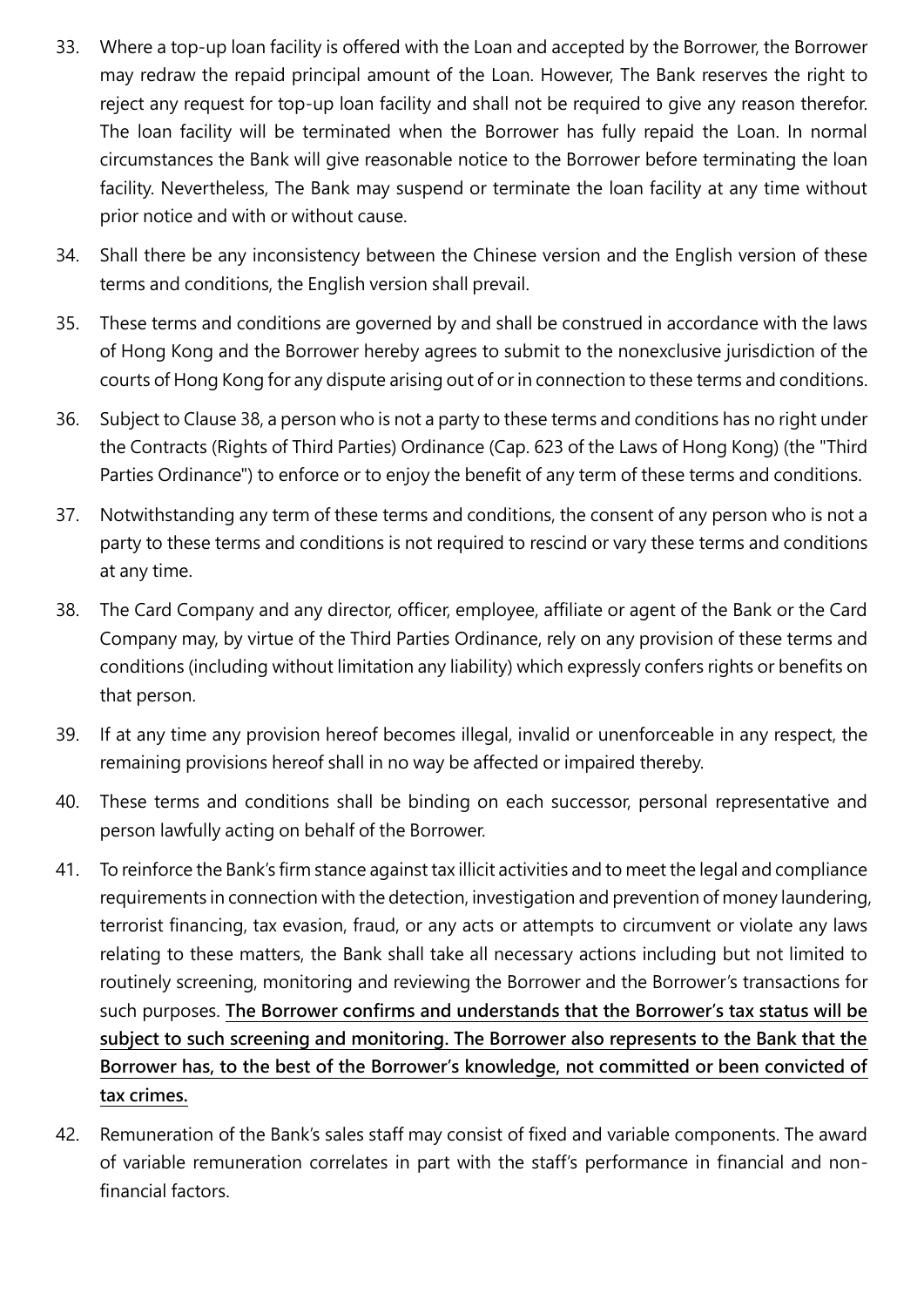## **TERMS AND CONDITIONS OF BOC EXPRESS CASH INSTALMENT LOAN BALANCE TRANSFER**

- 1. These Terms and Conditions of BOC Express Cash Instalment Loan Balance Transfer are supplemental to the Terms and Conditions of BOC Express Cash Instalment Loan. In the event of any inconsistency between the former and the latter, the former shall prevail to the extent of any such inconsistency. Unless otherwise specified, capitalized terms herein shall have the same meaning as those defined in the Terms and Conditions of BOC Express Cash Instalment Loan.
- 2. The Borrower has to provide the latest bank account monthly statement or other bank account records, showing clearly the name and account number of the account holder. If the designated account to be credited is a revolving loan/ personal loan/ overdraft loan, please state the payee name(s) to be used for the cash disbursement cheque on the copy account statement or other account records being provided.
- 3. After deducting the handling fee (if applicable) from the approved loan amount, the Bank will help settle the outstanding balance(s) of designated account(s) partly or wholly prescribed by the Borrower. Thereafter any residue of the loan amount (if any) will be deposited in the designated sole name account(s) of the Borrower.
- 4. The transfer amount of each account must not be less than HK\$1,000, and must be rounded up to the nearest dollar.
- 5. Debit account(s) and account(s) to be credited must be the sole name account(s) of the Borrower. Joint name account(s) or corporate account(s) will not be accepted.
- 6. The Bank reserves the right to request the Borrower to cancel any balance transfer beneficial account(s) at any time at its sole and absolute discretion.
- 7. The Bank will complete the balance transfer process within 7 days after the loan is confirmed. Before receipt of written loan/balance transfer confirmation from the Bank, the Borrower must continue to repay the financial institution(s), to which the balance will eventually be transferred. The Bank shall not be liable for any overdue payment, interest and any other expenses incurred thereof. Interest is to be calculated from the date the loan is being drawdown.
- 8. An application, once approved, cannot be cancelled or amended by the Borrower. The Bank reserves the right to decline any balance transfer or loan drawdown application at its sole discretion.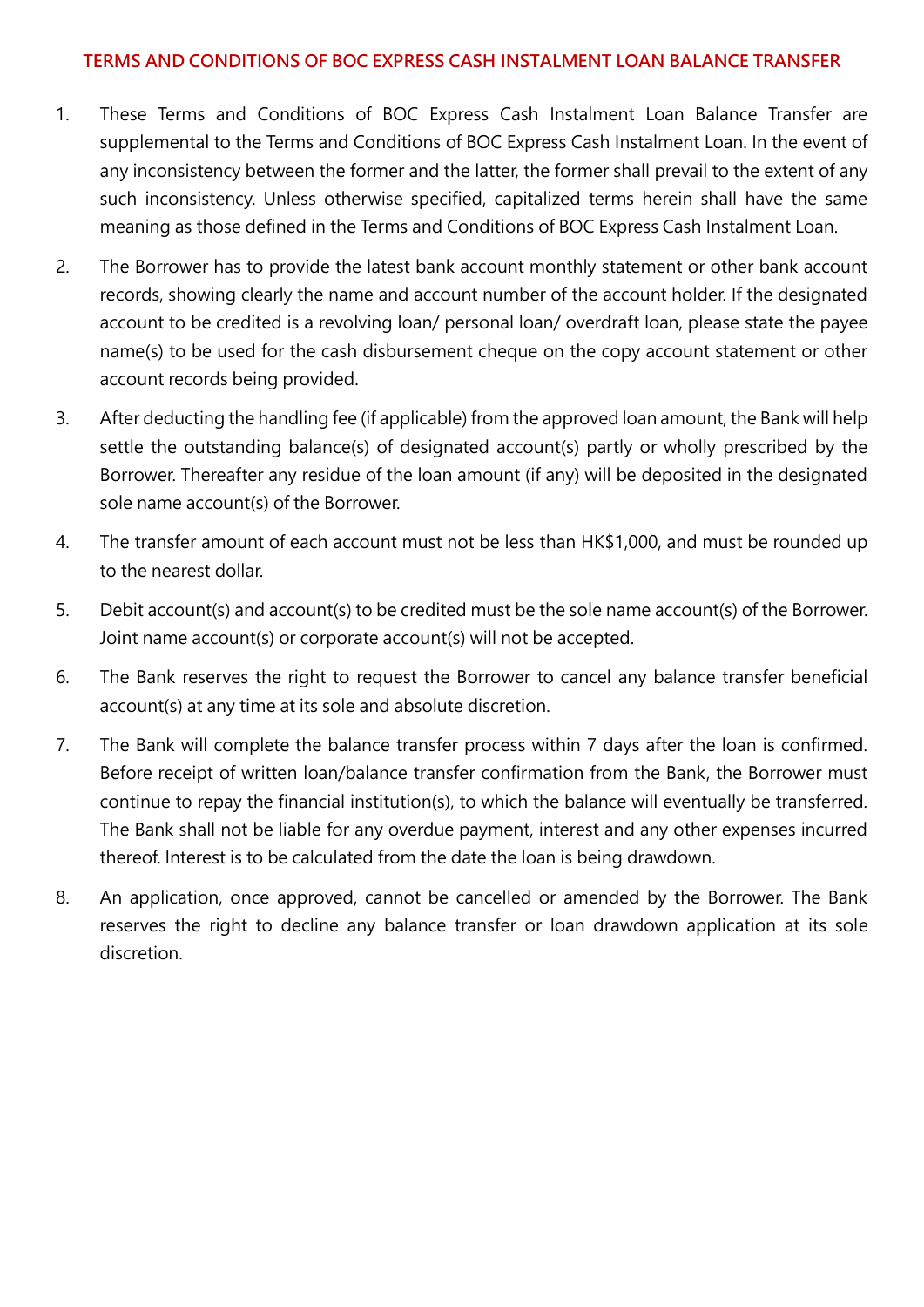## **REMARKS OF BOC EXPRESS CASH INSTALMENT LOAN / BALANCE TRANSFER**

Unless otherwise specified, capitalized terms herein shall have the same meaning as those defined in the Terms and Conditions of BOC Express Cash Instalment Loan.

- 1. The interest rate will depend on the customer's credit rating, loan amount and Loan Period and confirmed in the Loan Advice. The Bank may at its absolute discretion approve or decline the application and determine the loan amount and relevant interest rate without giving any reason. If the customer's application cannot meet the credit approval requirements for BOC Express Cash Instalment Loan, the application may still be processed with an adjusted interest rate, or other credit facility may be offered.
- 2. **The Bank will with reference to the Loan Period charge 0.75% to 1.5% of the loan amount per annum as Handling Fee and deduct such fee from the Loan at the time of loan advancement. If the Loan Period is shorter than 1 year, it shall be deemed to be 1 year. If the Loan Period is shorter than 1 year, it shall be deemed to be 1 year. The Handling Fee paid will not be refunded in all circumstances.**
- 3. **Upon early settlement of the Loan, outstanding interest and principal shall be calculated on the basis of**

"**Reducing Balance Method" (applicable to any loan application on or after 13 January 2020 for BOC Express Cash Instalment Loan / BOC Express Cash Instalment Loan Balance Transfer / BOC Express Cash Instalment Loan Top up / BOC Express Cash Instalment Loan Balance Transfer Top Up or any loan application on or after 7 June 2020 for BOC Express Cash Instalment loan online application with instant approval service.) or "Rule of 78" (applicable to the loan application on or before 12 January 2020 for BOC Express Cash Instalment Loan / BOC Express Cash Instalment Loan Balance Transfer / BOC Express Cash Instalment Loan Top up / BOC Express Cash Instalment Loan Balance Transfer Top Up or any loan application on or before 6 June 2020 for BOC Express Cash Instalment loan online application with instant approval service.).**

**"Reducing Balance Method": The Borrower shall also pay an early settlement fee which is 2% of the approved principal amount of BOC Express Cash Instalment Loan/ Balance Transfer. The Bank may at its discretion adjust the early settlement fee at any time.**

**"Rule of 78": The Borrower shall also pay an early settlement fee which is 2% of the approved principal amount of the Loan; 1.5% of the amount of the approved Loan for balance transfer (in accordance with the Terms and Conditions of BOC Express Cash Instalment Loan Balance Transfer) per annum for the remaining years of the Loan Period (any part of a year shall be rounded up to a year). The Bank may at its discretion adjust the early settlement fee at any time.**

- 4. **If the Borrower fails to pay any sum payable in relation to the loan when due or on the Repayment Date or any Subsequent Repayment Date, the Borrower shall pay rate of 0.1% per day on the overdue amount, together with a default handling fee of HK\$500.**
- 5. The Borrower may redraw the repaid principal amount of the Loan. Please contact our staff for